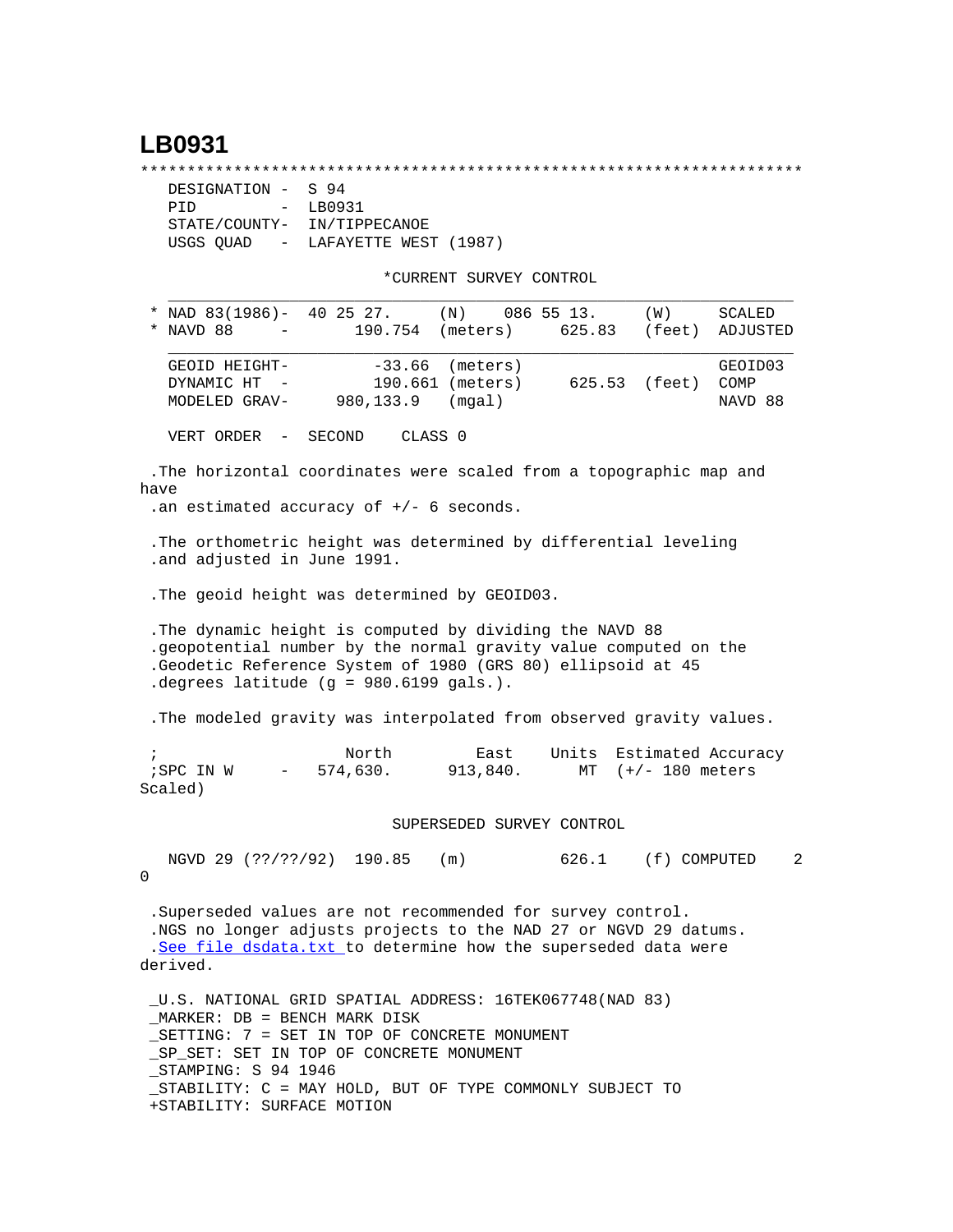| HISTORY | - Date  | Condition      | Report By |  |
|---------|---------|----------------|-----------|--|
| HISTORY | - 1946  | MONUMENTED     | CGS       |  |
| HISTORY | $-1965$ | MARK NOT FOUND | LOCENG    |  |

## STATION DESCRIPTION

DESCRIBED BY COAST AND GEODETIC SURVEY 1946 AT WEST LAFAYETTE.

ON PURDUE UNIVERSITY CAMPUS, AT THE WEST EDGE OF WEST LAFAYETTE, 0.3 MILE WEST ALONG WEST STATE STREET FROM THE AGRICULTURE BUILDING, 260 FEET WEST OF THE CITY LIMITS SIGN, 41 FEET SOUTH OF THE CENTER LINE OF WEST STATE STREET, 40 FEET WEST OF THE CENTER LINE OF A DRIVEWAY TO THE AGRICULTURE DEPARTMENT BARNS AND SHOW ARENA, 8 FEET SOUTH OF A 24-INCH MAPLE TREE, 1 FOOT NORTH OF A FENCE LINE, 2 FEET WEST OF A WHITE WOODEN WITNESS POST AND ABOUT LEVEL WITH THE STREET. A STANDARD DISK, STAMPED S 94 1946 AND SET IN THE TOP OF A CONCRETE POST PROJECTING 4 INCHES ABOVE GROUND.

## STATION RECOVERY (1965)

RECOVERY NOTE BY LOCAL ENGINEER (INDIVIDUAL OR FIRM) 1965 MARK NOT FOUND.

1 National Geodetic Survey, Retrieval Date = DECEMBER 21, 2007

 $S - 20$ 

 $PBM S - 94$ 

(USC&GS) Wabash Township, at the west edge of West Lafayette, 260 feet west of the CITY LIMIT sign, on the Purdue University Campus, 0.3 mile west along West State Street from the agriculture building, 41 feet south of the centerline of West State Street, 40 feet west of the centerline of a driveway to the agriculture department barns and show arena, (barns are gone), 8 feet south of a 24-inch maple tree, 1 foot north of a fence line, 2 feet west of a white wooden witness post, level with the street. A standard disk, stamped "S 94 1946" in the top of a concrete post 4 inches above ground. Elev. 626.154 feet. Re-Set 1965-626.154 Attica Area, page 17, line 14.

NGS SECONDORDER

NGS SECONDORDER<br>7/11/07 Record (MWF 35, ce other card)<br>Emmal Microfided as "Talo" Forwarly mis-gridded as "To 20"